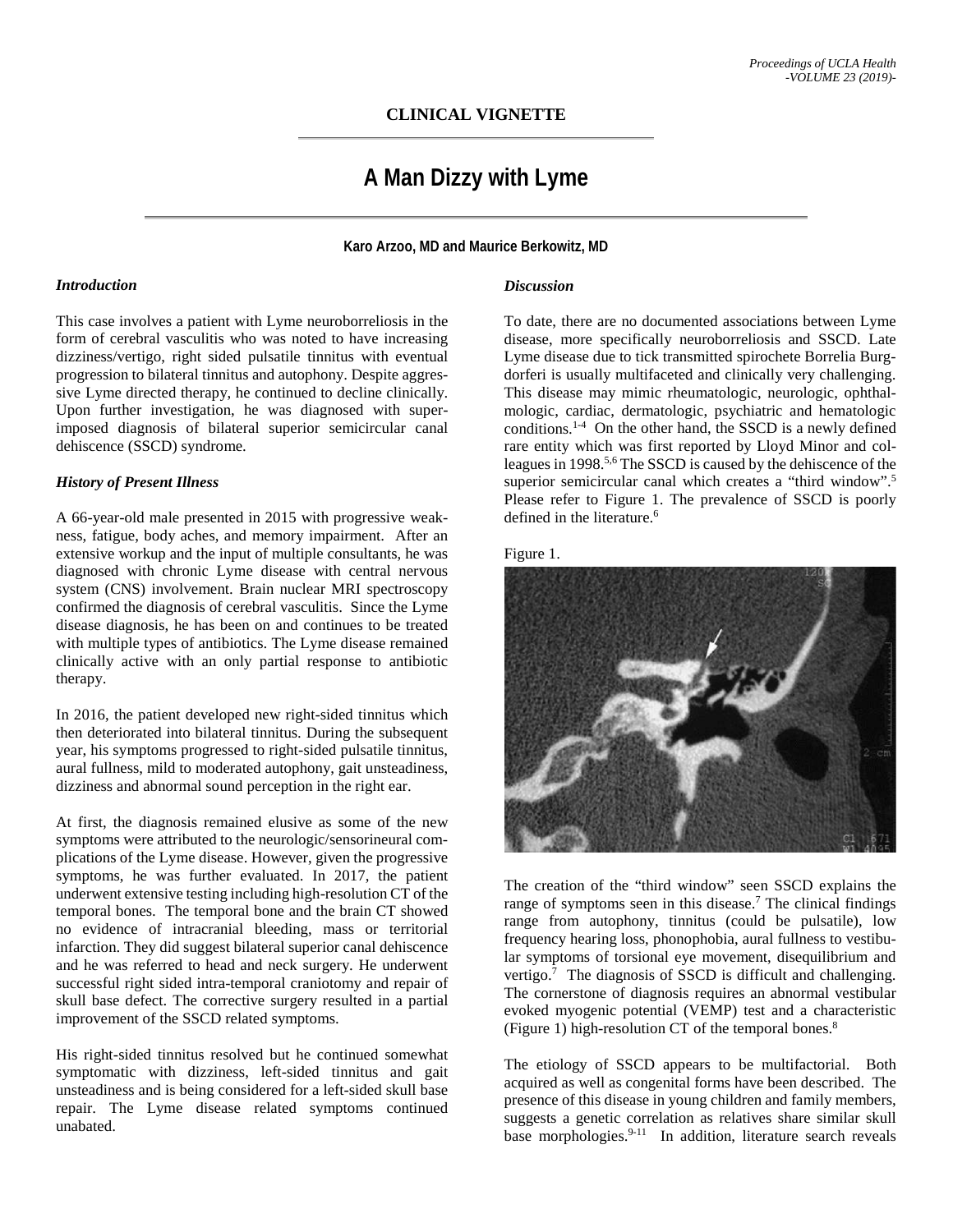loose associations between SSCD and elevated intracranial pressure, obstructive sleep apnea (resulting in dehiscence), trauma, inflammation, Paget's disease and infections.12-15 The management of SSCD is multidisciplinary and the mainstay of therapy is surgical reinforcement of the SSC roof, reinforcement of the round/oval window or plugging of the osseous defect.<sup>14</sup>

Many articles correlate SSCD with various infectious processes involving ears such as chronic otitis media or the brain such as brain abscesses.<sup>16,17</sup> Our patient had no prior history of ontological diseases, family history of SSCD, head trauma or prior CNS infection. The only known infectious process in this patient is the neuroborreliosis.

Our patient is the first case of concurrent SSCD and late Lyme disease/neuroborreliosis. This raises the possibility of an association between neuroborreliosis and SSCD. This association remains speculative, as these two entities may be unrelated synchronous events in the same patient. We, however, hypothesize that the symptomatic SCCD in this patient derives from a combination of the antecedent skull base defect and the active neuroborreliosis.

### **REFERENCES**

- 1. **Burgdorfer W**. Lyme borreliosis: ten years after discovery of the etiologic agent, Borrelia burgdorferi. *Infection*. 1991 Jul-Aug;19(4):257-62. Review. PubMed PMID: 1917043.
- 2. **Ballard HS, Bottino G, Bottino J**. The association of thrombocytopaenia and Lyme disease. *Postgrad Med J*. 1994 Apr;70(822):285-7. PubMed PMID: 8183774; PubMed Central PMCID: PMC2397887.
- 3. **Logigian EL, Kaplan RF, Steere AC**. Chronic neurologic manifestations of Lyme disease. *N Engl J Med*. 1990 Nov 22;323(21):1438-44. PubMed PMID: 2172819.
- 4. **Feder HM Jr, Johnson BJ, O'Connell S, Shapiro ED, Steere AC, Wormser GP; Ad Hoc International Lyme Disease Group, Agger WA, Artsob H, Auwaerter P, Dumler JS, Bakken JS, Bockenstedt LK, Green J, Dattwyler RJ, Munoz J, Nadelman RB, Schwartz I, Draper T, McSweegan E, Halperin JJ, Klempner MS, Krause PJ, Mead P, Morshed M, Porwancher R, Radolf JD, Smith RP Jr, Sood S, Weinstein A, Wong SJ, Zemel L**. A critical appraisal of "chronic Lyme disease". *N Engl J Med*. 2007 Oct 4;357(14):1422-30. Review. Erratum in: *N Engl J Med*. 2008 Mar 6;358(10):1084. Agger, WA [added]; Artsob, H [added]; Auwaerter, P [added]; Dumler, JS [added]; Bakken, JS [added]; Bockenstedt, LK [added]; Green, J [added]; Dattwyler, RJ [added]; Munoz, J [added]; Nadelman, RB [added]; Schwartz, I [added]; Draper, T [added]; McSweegan,. PubMed PMID: 17914043.
- 5. **Minor LB, Solomon D, Zinreich JS, Zee DS**. Soundand/or pressure-induced vertigo due to bone dehiscence of the superior semicircular canal. *Arch Otolaryngol Head Neck Surg*. 1998 Mar;124(3):249-58. PubMed PMID: 9525507.
- 6. **Ward BK, Carey JP, Minor LB**. Superior Canal Dehiscence Syndrome: Lessons from the First 20 Years. *Front Neurol*. 2017 Apr 28;8:177. doi: 10.3389/fneur. 2017.00177. eCollection 2017. Review. PubMed PMID: 28503164; PubMed Central PMCID: PMC5408023.
- 7. **Mau C, Kamal N, Badeti S, Reddy R, Ying YM, Jyung RW, Liu JK**. Superior semicircular canal dehiscence: Diagnosis and management. *J Clin Neurosci*. 2018 Feb;48:58-65. doi: 10.1016/j.jocn.2017.11.019. Epub 2017 Dec 7. Review. PubMed PMID: 29224712.
- 8. **Benamira LZ, Alzahrani M, Saliba I**. Superior canal dehiscence: can we predict the diagnosis? *Otol Neurotol*. 2014 Feb;35(2):338-43. doi: 10.1097/MAO. 0000000000000230. PubMed PMID: 24448294.
- 9. **Heidenreich KD, Kileny PR, Ahmed S, El-Kashlan HK, Melendez TL, Basura GJ, Lesperance MM**. Superior Canal Dehiscence Syndrome Affecting 3 Families. *JAMA Otolaryngol Head Neck Surg*. 2017 Jul 1;143(7):656-662. doi: 10.1001/jamaoto.2016.4743. PubMed PMID: 28384775; PubMed Central PMCID: PMC5824203.
- 10. **Niesten ME, Lookabaugh S, Curtin H, Merchant SN, McKenna MJ, Grolman W, Lee DJ**. Familial superior canal dehiscence syndrome. *JAMA Otolaryngol Head Neck Surg*. 2014 Apr;140(4):363-8. doi: 10.1001/jamaoto. 2013.6718. PubMed PMID: 24526223.
- 11. **Chilvers G, McKay-Davies I**. Recent advances in superior semicircular canal dehiscence syndrome. *J Laryngol Otol*. 2015 Mar;129(3):217-25. doi: 10.1017/ S0022215115000183. Epub 2015 Feb 6. Review. PubMed PMID: 25655361.
- 12. **Nelson RF, Hansen KR, Gantz BJ, Hansen MR**. Calvarium thinning in patients with spontaneous cerebrospinal fluid leak. *Otol Neurotol*. 2015 Mar;36(3):481-5. doi: 10.1097/MAO.0000000000000552. PubMed PMID: 25122599.
- 13. **Schutt CA, Neubauer P, Samy RN, Pensak ML, Kuhn JJ, Herschovitch M, Kveton JF**. The correlation between obesity, obstructive sleep apnea, and superior semicircular canal dehiscence: a new explanation for an increasingly common problem. *Otol Neurotol*. 2015 Mar;36(3):551-4. doi: 10.1097/MAO.0000000000000555. PubMed PMID: 25118577.
- 14. **Bi WL, Brewster R, Poe D, Vernick D, Lee DJ, Eduardo Corrales C, Dunn IF**. Superior semicircular canal dehiscence syndrome. *J Neurosurg*. 2017 Dec;127(6): 1268-1276. doi: 10.3171/2016.9.JNS16503. Epub 2017 Jan 13. Review. PubMed PMID: 28084916.
- 15. **Merchant SN, Rosowski JJ**. Conductive hearing loss caused by third-window lesions of the inner ear. *Otol Neurotol*. 2008 Apr;29(3):282-9. doi: 10.1097/mao. 0b013e318161ab24. Review. PubMed PMID: 18223508; PubMed Central PMCID: PMC2577191.
- 16. **Cho YW, Shim BS, Kim JW, Kim TS, Ahn JH, Chung JW, Lee KS, Yoon TH, Park HJ**. Prevalence of radiologic superior canal dehiscence in normal ears and ears with chronic otitis media. *Laryngoscope*. 2014 Mar;124(3):746-50. doi: 10.1002/lary.24281. Epub 2013 Jul 8. PubMed PMID: 23794324.